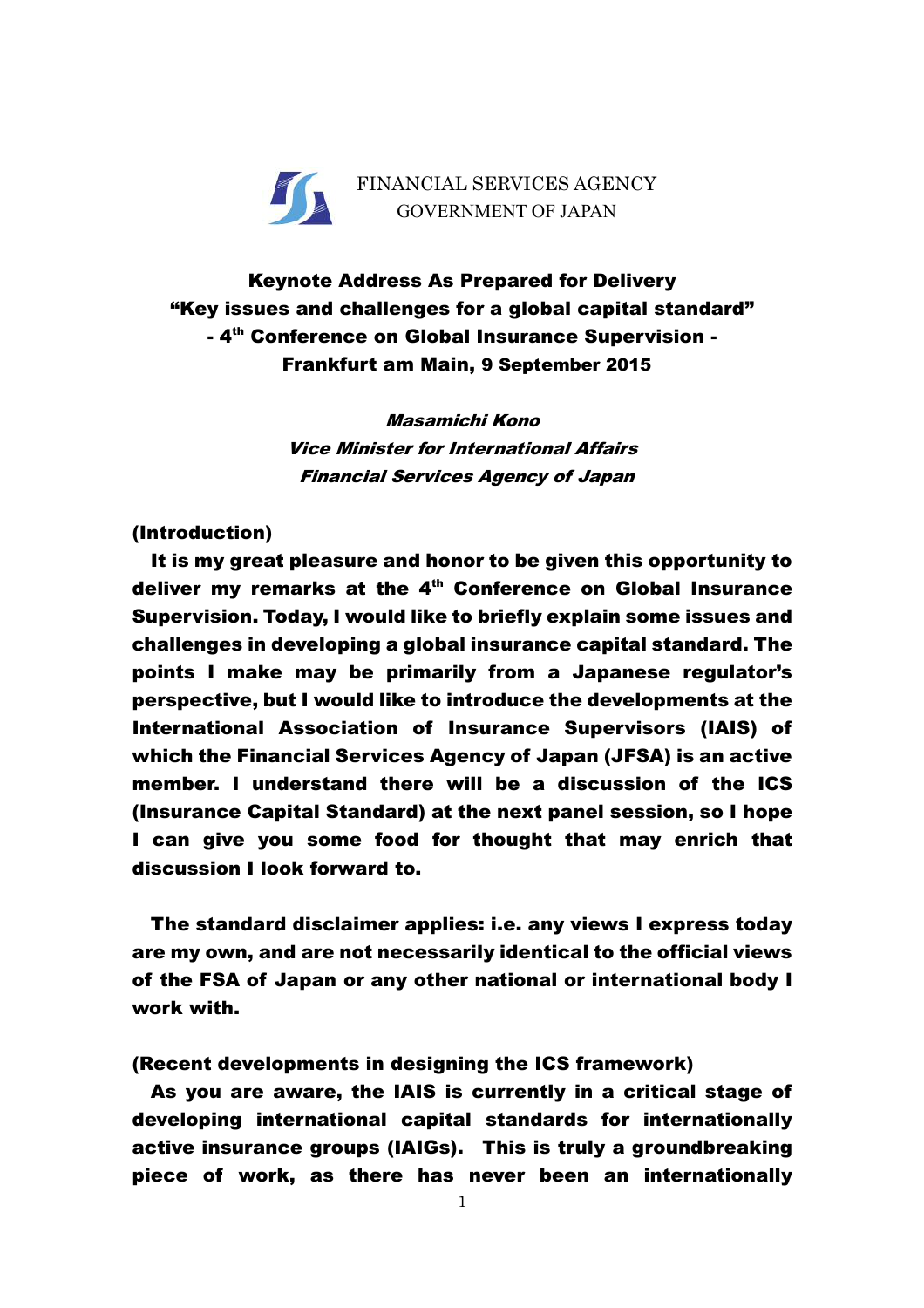common standard for regulatory capital in insurance, unlike for banks.

Some recent developments at the IAIS are:

- In December last year, the IAIS released its first public consultation document on the ICS applicable to internationally active insurance groups (IAIGs);
- From this April, it began a field-testing exercise for the ICS;
- The IAIS plans to publish its second consultation paper in next May or June, reflecting the comments received and the results of the field-testing exercise;
- And, it now plans to implement the ICS framework in 2020.

(The ultimate goal for developing the ICS and the milestones)

 In February this year, an agreement was reached at the IAIS on the 'ultimate goal' of the ICS. It is to develop a common methodology that would enable us to achieve comparable, i.e. substantially the same outcomes, across jurisdictions with respect to capital standards. It is also agreed that ongoing work is intended to lead to improved convergence over time on the key elements of the ICS, namely: valuation, capital resources, and capital requirements.

As this agreement shows, it is not intended at the IAIS to hastily put together a uniform set of prescriptive standards that will impose a one-size-fits-all for all insurers. If I interpret it from a national regulator's perspective, different jurisdictions may have different rules, but the aim will be to produce substantially the same results in terms of capital adequacy by developing a sufficiently flexible and robust methodology.

Towards this 'ultimate goal', the IAIS has set out two milestones in June this year – ICS version 1.0 and ICS version 2.0.

- The IAIS intends to initially adopt ICS version 1.0 as the basis for reporting to supervisors on a confidential basis in May/June 2017. This version will present a standardized method for calculating capital requirements for the IAIGs,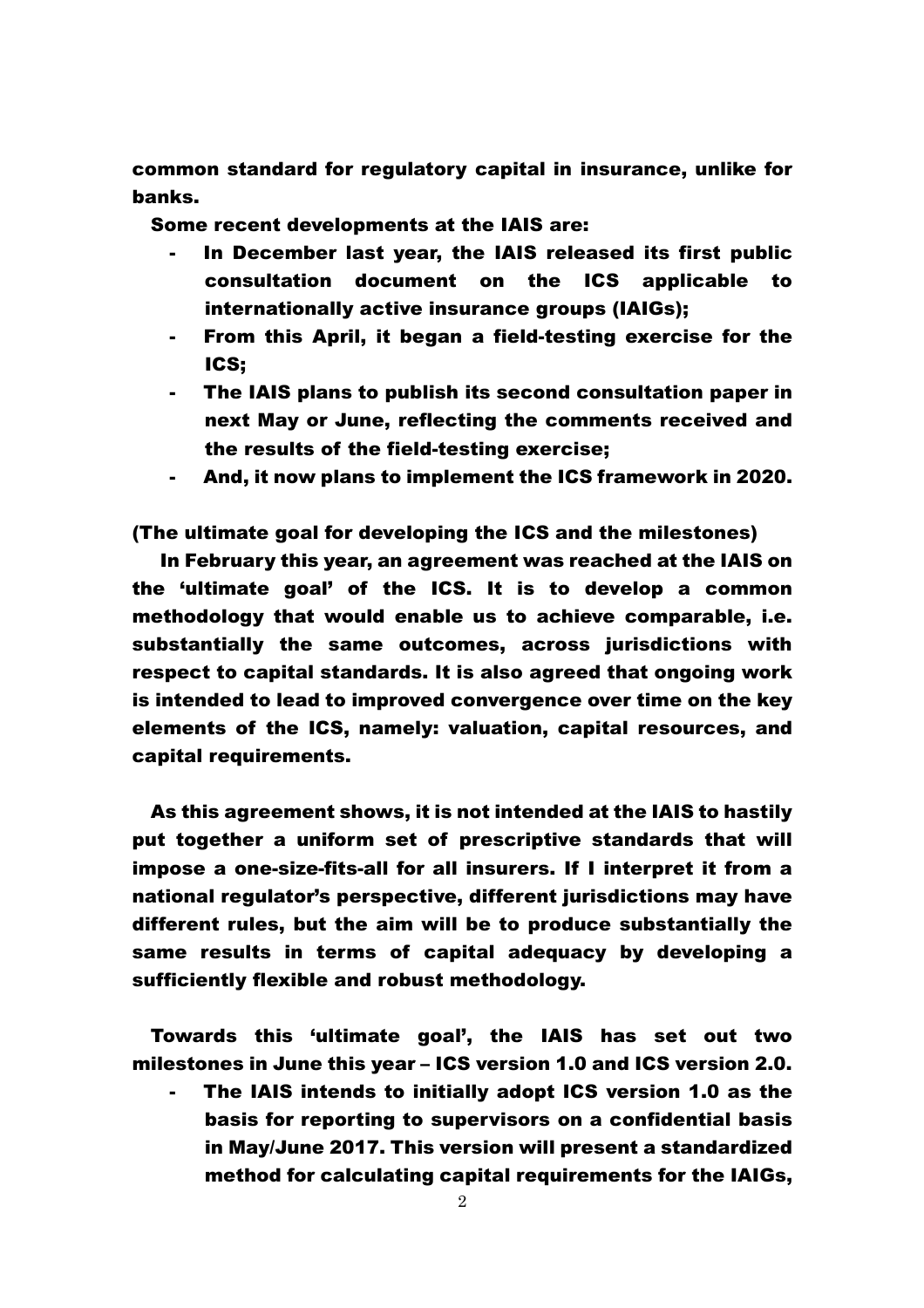but may include two approaches for valuation of insurance liabilities, i.e. the market-adjusted valuation approach and an approach based on Generally Accepted Accounting Principles (GAAP) with adjustments.

Then the IAIS is planning to complete ICS version 2.0 in 2019. In this version, an improved level of comparability is to be achieved. This ICS version 2.0 may allow for both a standardized method and an internal model-based method for risk measurement and valuation of liabilities.

(Main issues for the ICS)

 Now I would like to mention what I would consider most important in taking forward this work to develop the ICS.

- First, our over-reaching goal should be to build a framework which captures and takes appropriate account of the specificities of insurance. This naturally applies to the valuation of insurance liabilities, as well as to the definition of eligible capital and risk measurement. It is also important to ensure that the ICS would not produce unintended consequences on the availability of long-term insurance products or creates undue disincentives for long-term investment by insurance companies.
- Second, on the valuation of the insurance liabilities. As you may be aware, the IAIS proposed two approaches in the first public consultation of the ICS. They are: (1) the market-adjusted or current estimate approach and (2) the GAAP plus adjustments approach (so-called the GAAP plus approach).

 The current estimate approach requires IAIGs to reflect changes in the business environment such as long-term interest rates in the calculation of their solvency margins. Therefore, this approach would encourage IAIGs to enhance their ALM (asset liability management) and risk management systems. On the other hand, it is pointed out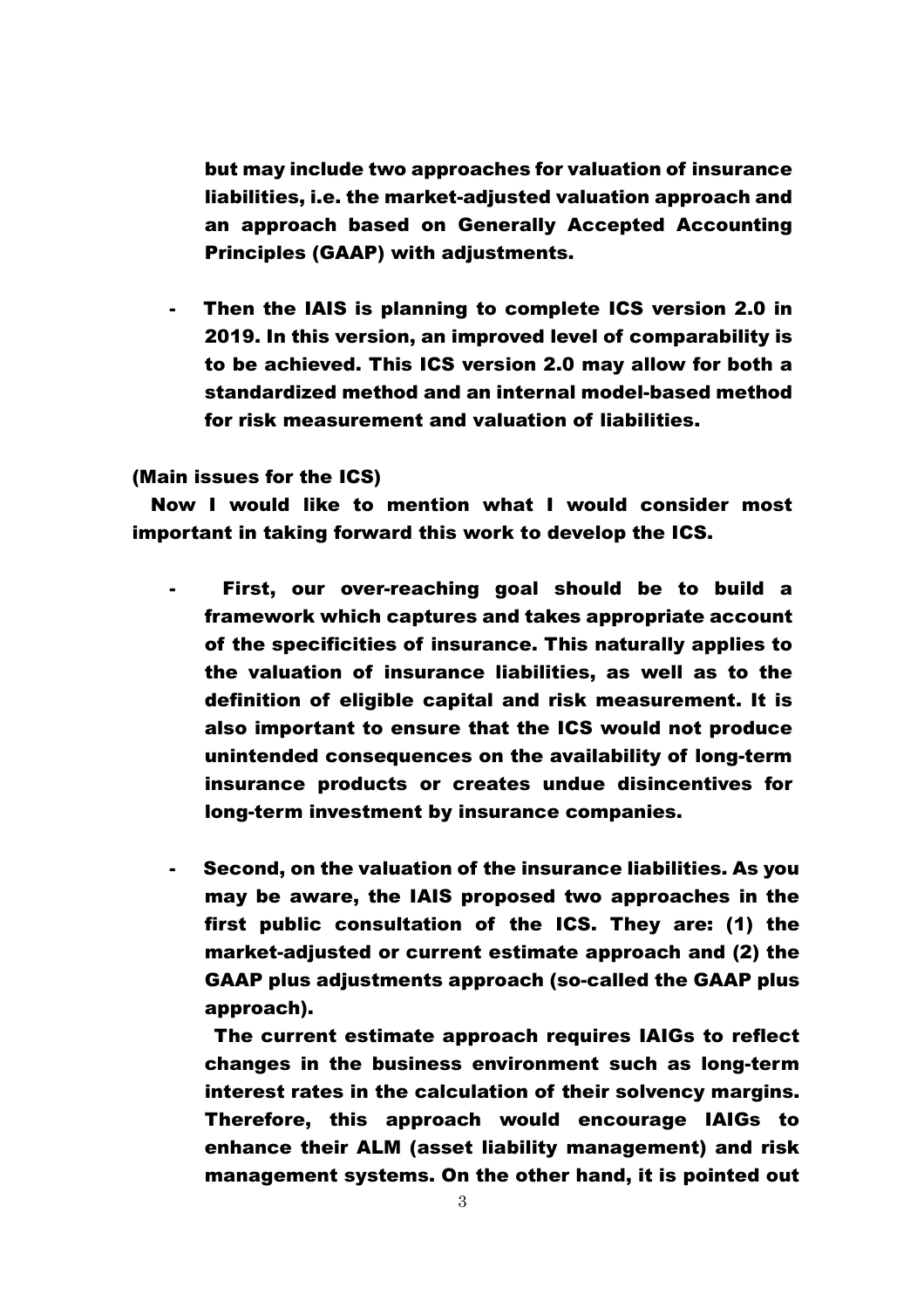that: (1) there are cases in which duration matching between assets and liabilities is difficult due to a lack of sufficiently long-term assets in the investment market. As a consequence, net assets at fair value would become much smaller under the current estimate approach and (2) the required calculation is much too complex and burdensome for smaller insurers. Furthermore, it is stated that, (3) as a result of market valuation, insurance liabilities would become very volatile reflecting short-term fluctuations of interest rates, thereby making it more difficult for IAIGs to conduct proper risk management in the longer term.

 In contrast, the starting point for the GAAP-plus approach is the GAAP applied in each jurisdiction. While this has the advantage of being able to use audited financial statements and accounts in the jurisdiction, and could rely on the transparency and reliability of established accounting and auditing practices in the jurisdiction, ensuring full comparability and a level playing field across jurisdictions can be more challenging.

As I mentioned before, the objective of further work will be to find ways for convergence between the outcomes of the two approaches, and eventually, over time, to harmonize valuation practices among different jurisdictions under the ICS.

- The third point is about the definition of eligible capital. Currently, there are two types of regulatory capital resources, Tier1 and Tier2, indicated in the first consultation document on the ICS. Tier1 capital comprises equity and other high-quality capital elements that absorb losses in both going-concern and gone-concern situations. Tier2 capital comprises subordinated debt and other qualifying capital elements that are available to absorb losses in resolution.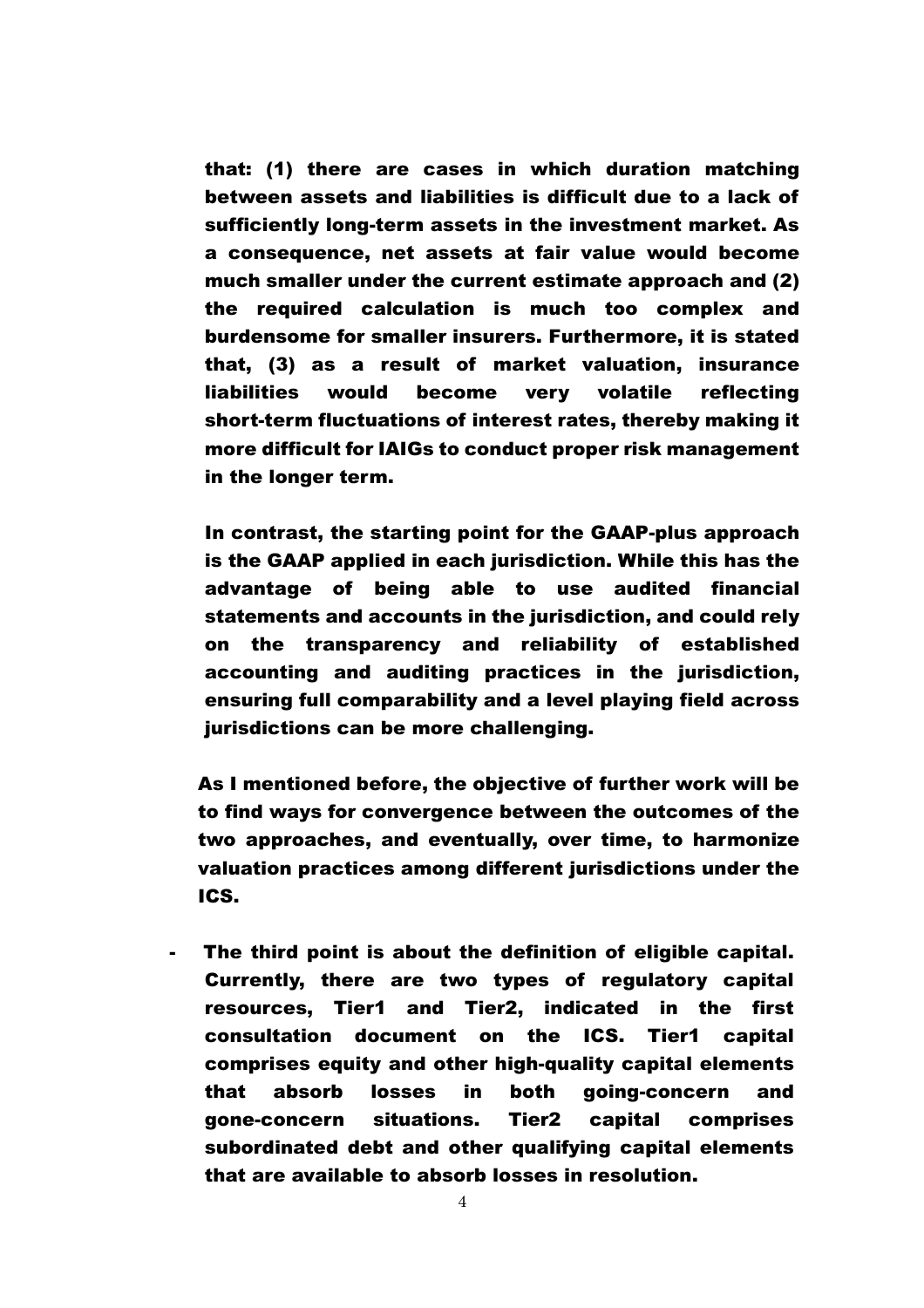One of the important elements of capital resources other than equity or subordinated debt is 'reserves'. Reserves would normally be classified according to the nature and timing of loss-absorbency as determined by the legal and accounting framework of the home jurisdiction of the insurer. In this respect, I would like to empathize that , as regulation and accounting principles that apply to reserves are currently very different from jurisdiction to jurisdiction, we should assess the loss absorbency capacity of those reserves on the basis of their actual loss absorbing capacity rather than simply relying on whether they are classified as liabilities or capital on the balance sheet. This point should be carefully examined in the ongoing field-testing exercise.

- The fourth point is about the measurement of risk in the calculation of capital requirements. As it stands, the methodologies used in measuring insurance risks vary widely across jurisdictions. As to the confidence level used in risk measurement, the IAIS has provided two options, which are 99.5% VaR and 90% Tail-VaR. In the current field-testing exercise, for practical reasons, only the 99.5% VaR is being tested. However, before completion of the basic design of the ICS, I would like to call on the IAIS to further test alternative methodologies and different confidence levels to the extent feasible. Only then would we be in a position to determine the appropriate formulation of the risk measurement methodology and a credible confidence level for use in the ICS.
- The fifth and last point is about the interaction between the ICS and national solvency regimes for solo insurance entities. The ICS is applicable to an IAIG on a globally consolidated basis. This means that national solvency regimes on a solo basis could remain applicable to each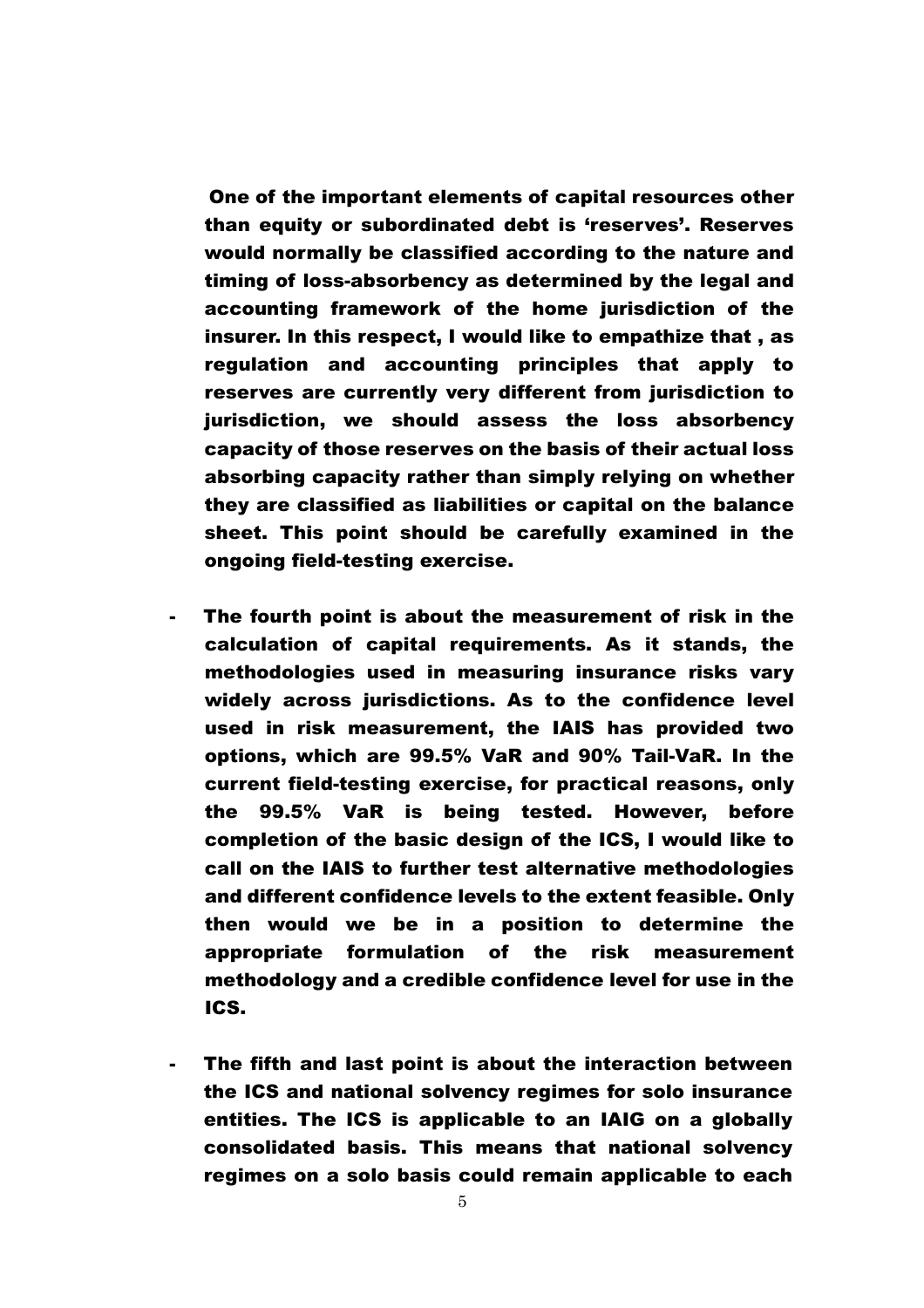insurance entity under the authority of the supervisor in each jurisdiction. As a consequence, there could be an issue as to how we maintain a level playing field between IAIGs and other insurers in the domestic markets when both the ICS and national regimes apply. This is typical of the challenges we face when multiple rules apply to the same financial group operating cross-border, and conflicts, duplication, and gaps arise between the different rules simultaneously applicable.

## (The case of Japan)

Japan currently has a capital standard for insurers called the "solvency margin ratio (SMR)" requirement. The solvency margin ratio is calculated as the amount of eligible capital divided by the amount of required capital, which in turn is a factor-based calculation of the major risks for insurance companies, including insurance risk, natural catastrophe risk, and investment risk. The SMR is used as a trigger for supervisory intervention by JFSA under the Prompt Corrective Action (PCA) regime. An amortized cost approach and a lock-in method are applied for the valuation of insurance liabilities. Under this approach, the base interest rates for the calculation of insurance liabilities are fixed when insurance policies are signed, unless any shortfalls of technical provisions are found through regular ex-post verifications by appointed actuaries with supervisory oversight. The SMR is applied both on a consolidated and solo basis.

If time permits, I would like to elaborate a little on this ex-post verification process, since there has been an important change in this area.

Under the current regime, the required level of technical provisions is calculated by discounting it at the assumed interest rate as of the time an insurance contract is made, i.e. the so-called lock-in method is used. Even if the interest rate changes subsequently, the discount rate would be left unchanged under this method.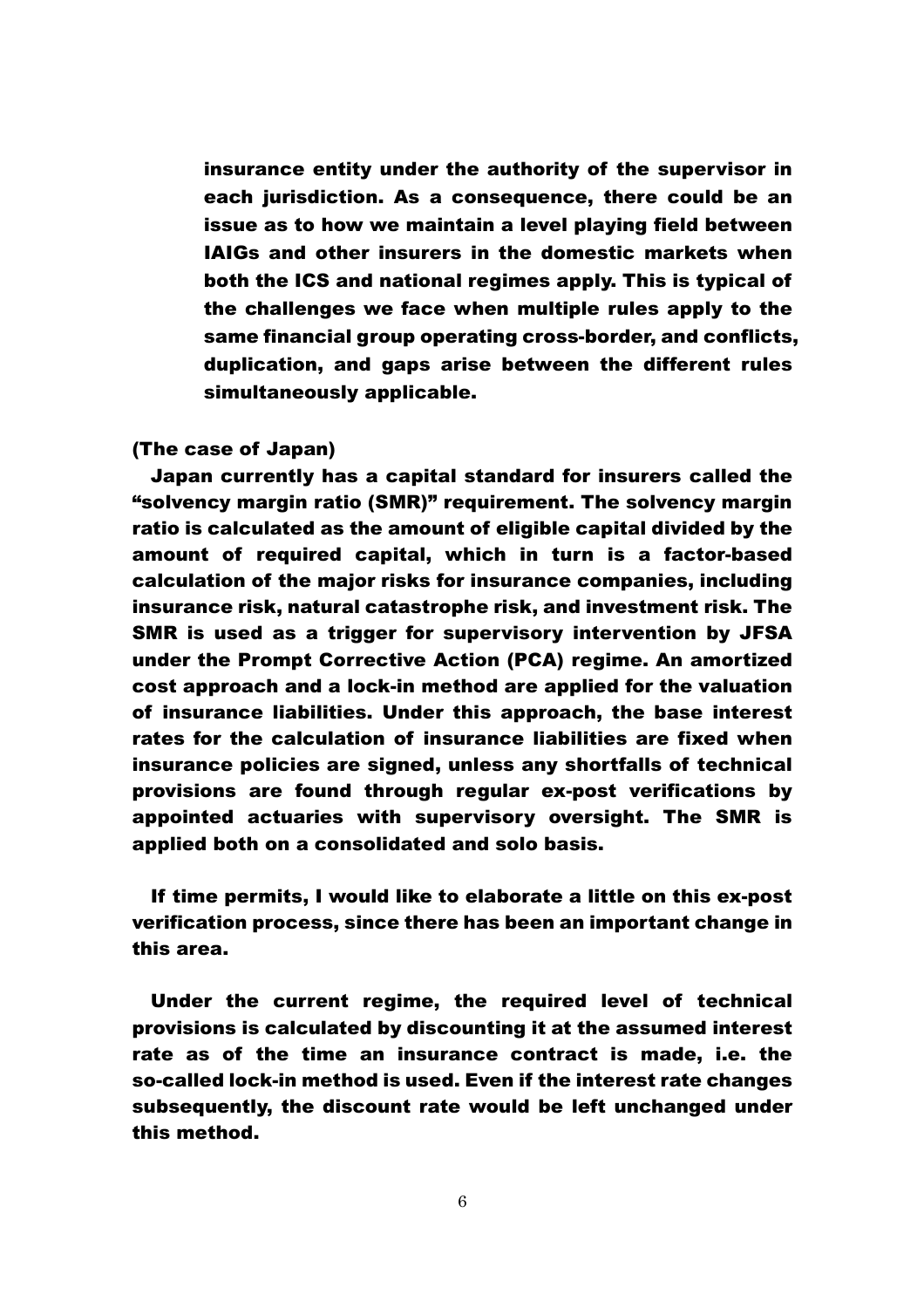However, there is an ex-post verification process that makes up for the drawback of the lock-in system. After an initial measurement of the adequacy of the accumulated technical provisions, the adequacy of those provisions is tested every year under the ex-post verification process. Through this process, cash flows over the next 10 years are estimated using conservative scenarios to judge whether the accumulated technical provisions are sufficient to meet future payments of claims. If the process shows that the technical provisions are insufficient with respect to the first five years of the analysis period, the shortfall is immediately recognized as a liability.

Insufficiencies recognized over the next five years (or beyond) are not required to be immediately provisioned, but the JFSA encourages insurers to make additional provisions for those subsequent five years. On the contrary, when excesses are recognized over and above the required level of provisions, it is not allowed to reduce the surplus portion of technical provisions until the insurance contracts to which they relate are terminated. In that sense, it will be safe to say that it is an economic valuation approach that is downward-elastic to fluctuations in interest rates.

This ex-post verification process was further strengthened from March this year. In addition to the cash flow analysis for the next ten years, a cash flow analysis for a "full time horizon" was introduced to enable a holistic assessment of insurance liabilities including their ultra-long-term portions. This is intended to promote more long-term risk management in the insurance companies.

Since 2006, the JFSA has been reviewing the solvency margin regime to find any deviations from insurance practices or any points to be improved to enhance risk management and to strengthen the financial soundness of insurers. In recent years, the JFSA has also been field-testing the application of an economic value-based solvency regime as part of the reviews.

Since the application of an economic value-based approach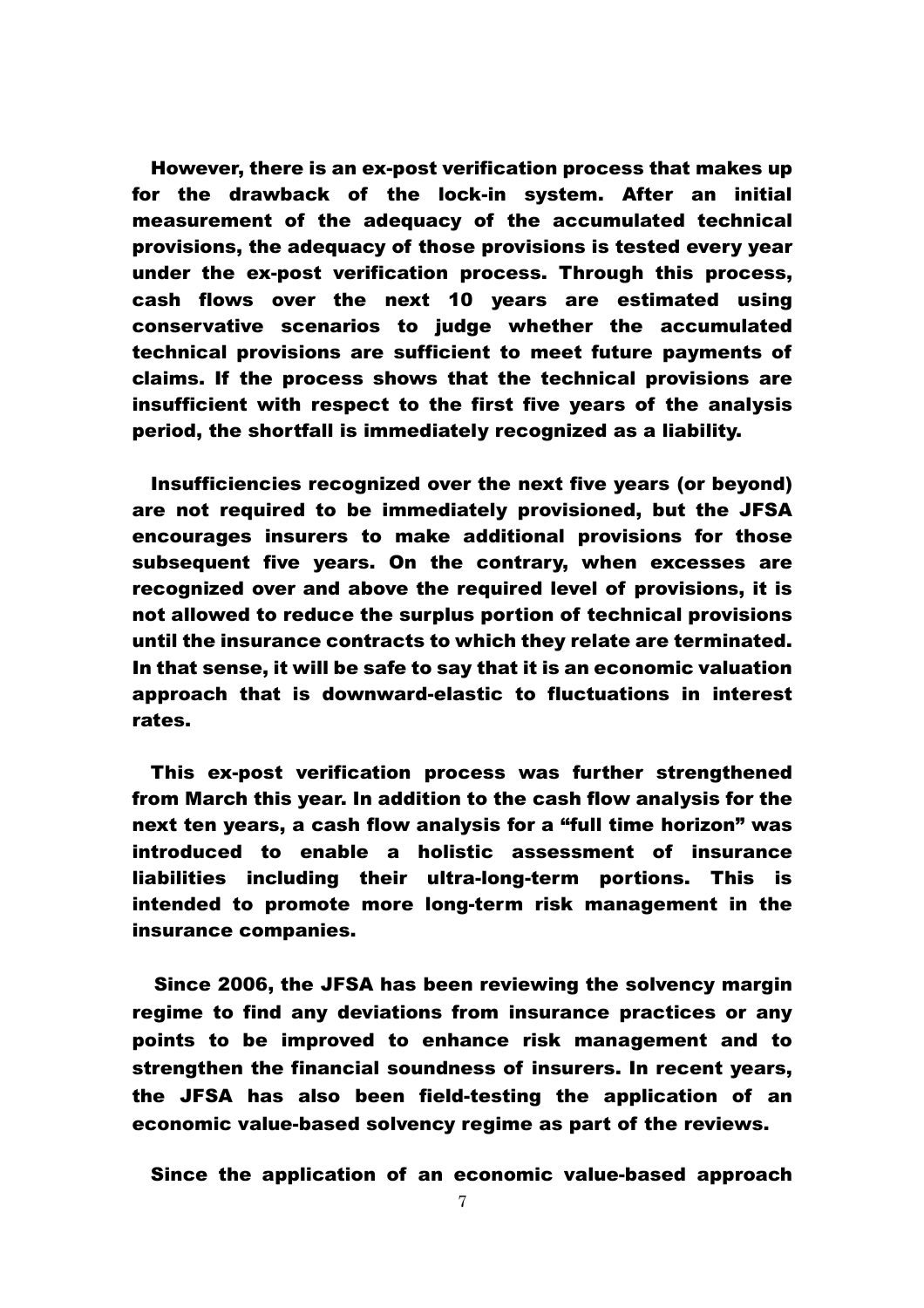was seen to have a major impact on the valuation of insurance liabilities, we took care to conduct several rounds of the field tests I mentioned to carefully evaluate and analyze the likely impacts of that approach. In May 2011, JFSA announced the results of its first round of field tests using an economic value-based solvency regime. In June 2014, it announced the start of its second round of field tests and requested that all insurance companies established in Japan (43 life insurance companies and 53 non-life insurance companies in total) participate in them.

The latest field test was conducted as of end-March 2014 and the results of the test were published in June 2015. The results show that, as a whole, the total amount of economic value-based insurance liabilities was not significantly divergent from insurance liabilities under the current regime, even in the current low-interest rate environment. However, there were different tendencies between companies due to differences across the businesses of those companies in the composition of insurance policies outstanding, etc. There was a tendency that the total amount of insurance liabilities based on the economic value-based approach was slightly larger than that based on the current approach for life insurance companies. For non-life insurance companies, they were roughly the same. Among life insurance companies with a large proportion of long-term policies, increases in insurance liabilities tended to be greater for companies with a large share of savings-type insurance policies that were taken up in the past. So, the effect of a change in the valuation of insurance liabilities on its size depended on the composition of insurance policies in force at each company. Future exercises would need to examine the impact of changing the methodology for establishing discount rates, etc. to make for a stable and robust regime to be used in the future.

In the course of those field tests, there were many suggestions from participating companies. Regarding risk measurement methodologies, while some companies stated that the use of internal models should be allowed as much as possible, others suggested that only simple risk factors be employed to ensure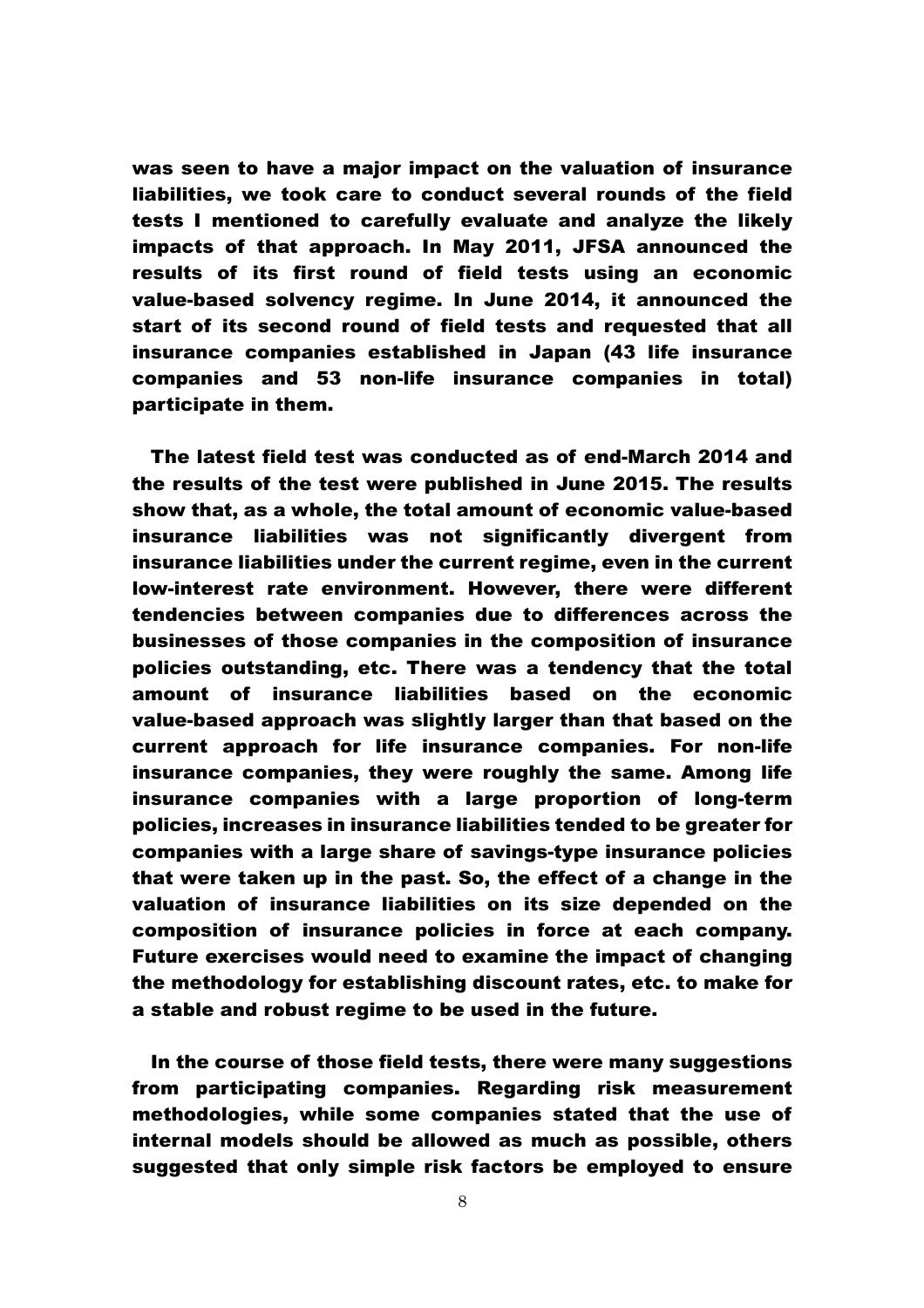comparability across companies. So, our challenge would be to analyze how to strike a proper balance between risk sensitivity and comparability. While the 99.5% VaR was used for this round of field testing, it is necessary to continuously review the appropriateness of the confidence level along with the methodology and compare those results with the results of other formulations. I believe that our experiences could be a useful input for the IAIS work in developing the ICS.

## (Solvency II Equivalence Assessment)

By the way, I understand that our European colleagues are in the final stages of preparation for the implementation of Solvency II in January 2016. In this context, authorities of non-European jurisdictions including the JFSA are now engaged in the processes of equivalence assessments under Solvency II with our European colleagues. In these exercises, it is becoming increasingly necessary for European and non-European officials to work together closely and efficiently to establish equivalence in the interest of both parties.

A point I wish to make here is that equivalence should not be seen as a one-way determination to allow non-European firms to operate in Europe, or enable European firms to expand their businesses in non-European jurisdictions. The presence of well-regulated non-European insurers in the European markets would be sure to benefit European consumers, and also expand business opportunities for European insurers through mergers and acquisitions as well as business tie-ups. In other words, we see the equivalence exercises as journeys leading to a win-win relationship for both sides involved.

The JFSA has devoted significant resources to this exercise and I do hope that the ongoing exercise of establishing equivalence for Japanese insurers will be finalized in a prompt and transparent manner, in advance of the implementation date of Solvency II, i.e. before the end of this year.

## (Conclusion – towards a truly workable ICS)

Now, I would like to refer to some important points to be